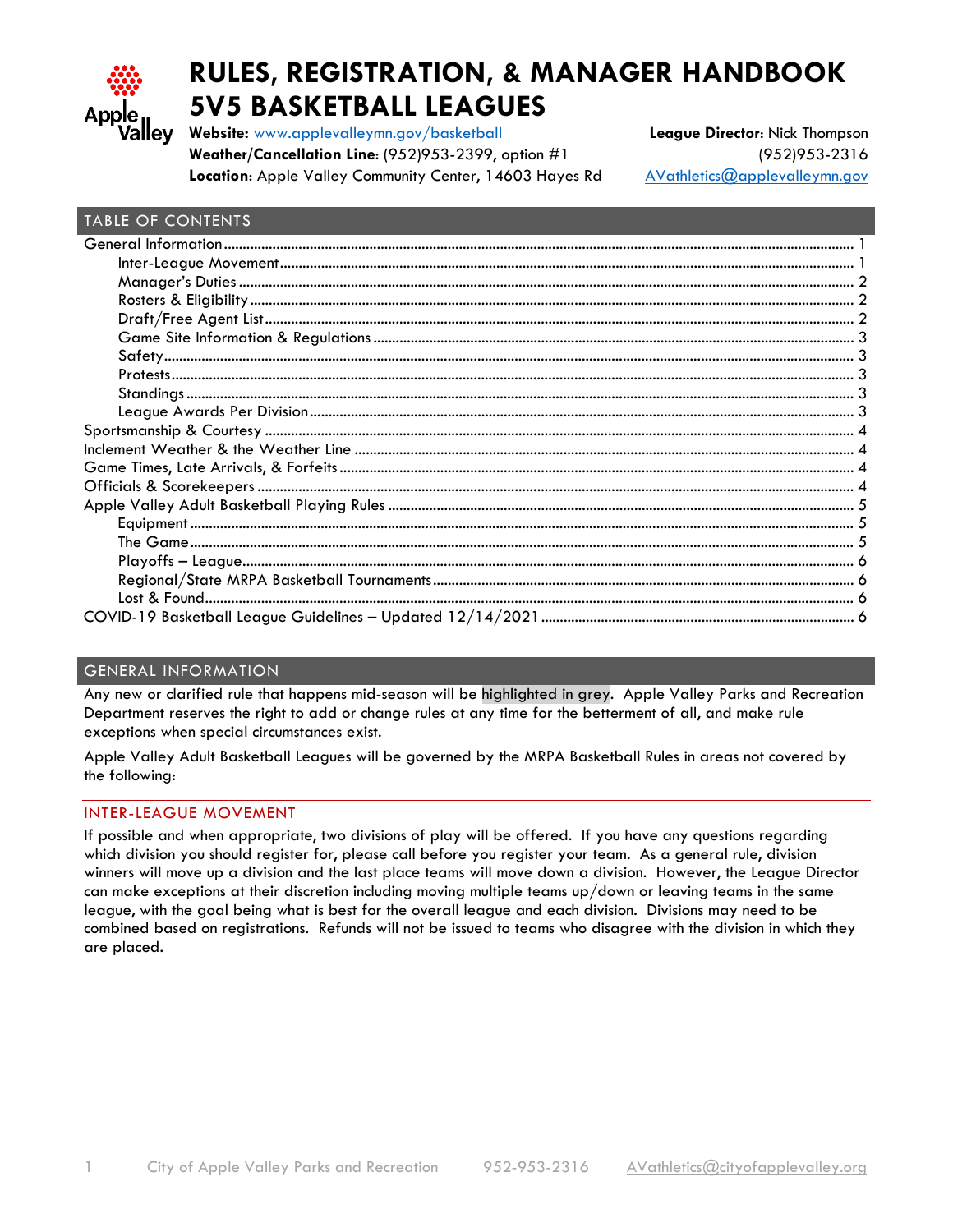#### <span id="page-1-0"></span>MANAGER'S DUTIES

- 1. **Be knowledgeable:** Read all league procedures and rules and inform members of your team.
- 2. **Meet the official** before the game starts, ask questions as needed and relay any messages to your team. The person representing your team at the pre-game meeting will be the "designated manager" for the game.
- 3. **Handling disputes:** The "designated manager" must handle any disputes and should be the only person discussing calls with the opposing team's designated manager. Don't let one of your players face ejection by arguing over a call. Take charge of your team's and your spectators' conduct. Abusive language, smoking, improper drinking, littering and other irresponsible acts can be penalized.
- 4. **Communicate with team:** Relay schedule information, changes, or other league information sent via email and posted at [www.applevalleymn.gov/basketball](http://www.applevalleymn.gov/basketball) to your players.
- 5. **First aid kit:** Each team should equip themselves with a first aid kit.
- <span id="page-1-1"></span>6. **Write player names & numbers in scorebook** at the scorekeeper's table before each game.

## ROSTERS & ELIGIBILITY

Roster forms are available on the Apple Valley volleyball webpage as well as the A.V.C.C. front desk.

- 1. **Minimum age:** All participants must be at least 18 years old prior to participating.
- 2. **Residency:** To be eligible to play, all players must live or work full-time (35-40 hours per week) within the State of Minnesota.
- 3. **Players may play on multiple teams** in Apple Valley leagues, but may only be rostered on one team per night of play.
- 4. **Rosters:** 
	- **Preliminary roster deadline**: Rosters must be submitted at the Apple Valley Community Center front desk prior to the start of your first game. All players must fill out all information and sign the roster prior to playing in their first game.
	- **Failure to return the roster:** teams will be issued forfeits until a completed roster is turned in. At the end of each month, forfeits will be declared official if the roster has not been handed in. If a roster is returned before that date, the forfeits will be waived and game scores will stand.
	- **Min & max players**: A roster can include a minimum of 6 and a maximum of 15 players.
	- **Adding players to your roster** is allowed at any point prior to your last regular season game. Ask league staff for your original roster to make changes or additions or fill out an additional sheet to add to your roster.
	- **Rosters are frozen for playoffs** following the last regular-season game and no players may be added. All players listed on the team roster are eligible to participate in the post-season tournaments, regardless of the number (if any) regular season games they played.
	- **Team members must have ID's** with their information with them at all times in order to pass random roster checks.
- <span id="page-1-2"></span>5. **Games with illegal players** can be ruled as forfeits.

## DRAFT/FREE AGENT LIST

The Apple Valley Parks and Recreation Department keeps a list of individual players who would like to be placed on a team and/or be substitutes. Email  $\Delta\mathrm{V}$ athletics@applevalleymn.gov to request a copy of the list.

Players from the Draft/Free Agent List can sub for multiple teams in a league, but if they play in a third match for a team, they must be removed from the draft list and be placed on that particular team's roster. Rather than continually using substitutes from the list, it is recommended that you place these players on your roster and let them become full-time members of your team. Draft list players are not eligible for the play-offs, so invite them on to your team!

If you or one of your players would like to be a free agent for a different night of play, complete a free agent form available at [www.applevalleymn.gov/freeagent.](http://www.applevalleymn.gov/freeagent) No person on a regular team roster may also be on the Draft List for the same league (that night of play).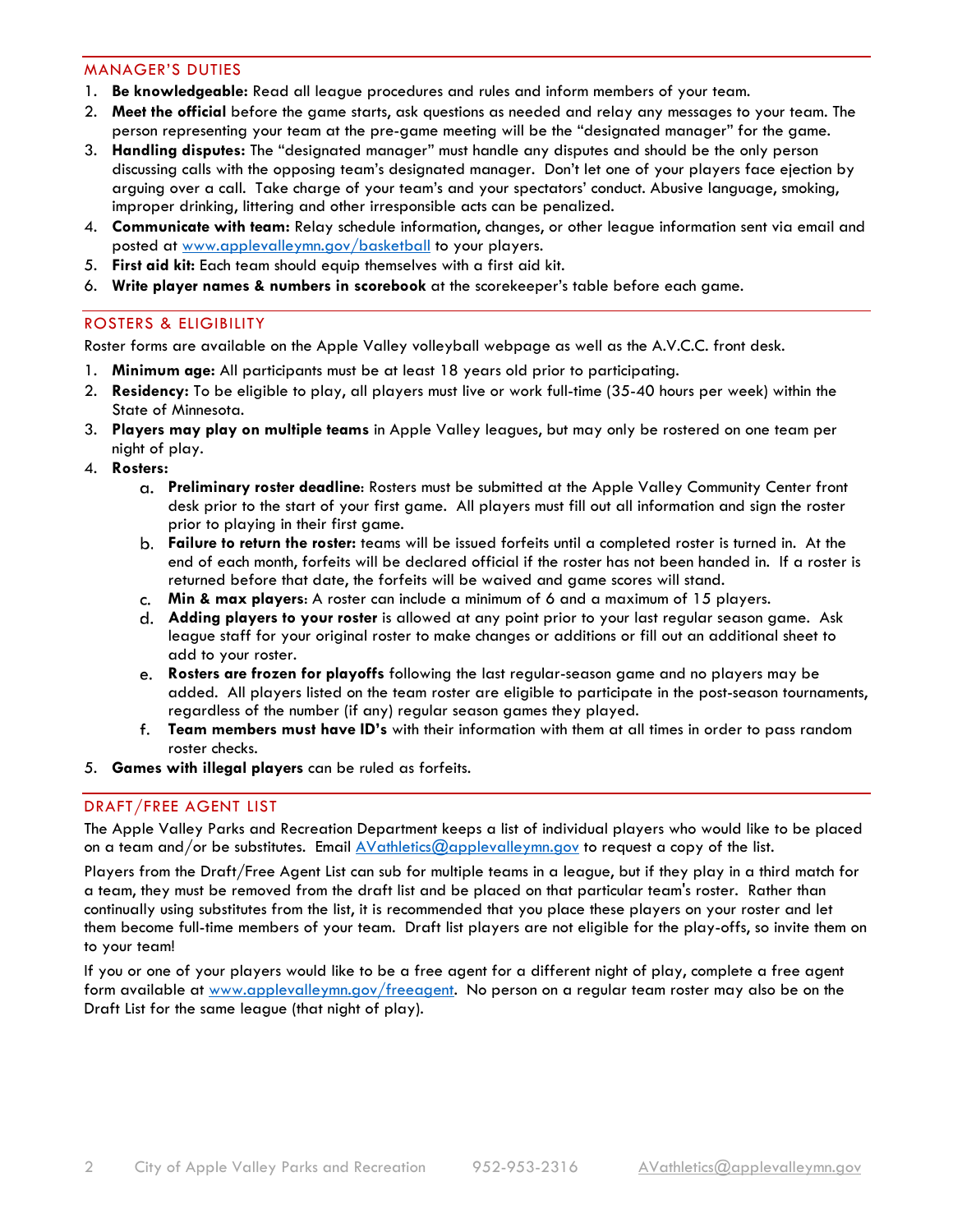#### <span id="page-2-0"></span>GAME SITE INFORMATION & REGULATIONS

Games will be played at the Apple Valley Community Center, 14603 Hayes Rd. The Hardwood Gym Courts will be the primary gym used, but the Sport Court Gym may occasionally be used if needed.

- **Showers** are available following games for all but the last game of the evening.
- **Tobacco use and alcoholic beverages** are prohibited inside the facility.
- **Alcoholic beverages** are not permitted in the facility or on the grounds.
- **Drinks:** Drinking beverages is not allowed on the courts; please stay off the court to drink water. Coolers or glass containers are not allowed in the gym.

#### <span id="page-2-1"></span>SAFETY

- 1. **Inherent risk of the game:** In addition to the possibility for bodily harm through playing, everyone at the game must be aware of the hazards associated with the game both in and around the area of play.
- 2. **Insurance:** The City of Apple Valley does not provide insurance for the participants of our adult athletics leagues. Each player, as a result of participation in the league, assumes all liability and risk of injury. It is strongly suggested that each player obtain medical and liability insurance prior to participating in the league.
- 3. **Blood rule:** A player who is bleeding or has an open wound is prohibited from participation until the bleeding is stopped and the wound covered. If treatment can be administered in a reasonable amount of time, the individual will not have to leave the game. If excessive time is involved, the re-entry rule would apply. If there is any blood on the uniform, it must be changed or disinfected. All teams are encouraged to have a First Aid Kit with disinfectant with them during each game.
- 4. **Spectators and children** are not allowed on the court during the game and may result in stoppage of play up to forfeiture of game. Adult leagues are created & geared for adults only. If you must bring children to your game, they must be supervised by a non-playing adult (1 adult per 2 children) at all times.

#### <span id="page-2-2"></span>PROTESTS

A protested game can result when there is a difference of opinion on the court between the protesting team and the official regarding the application or interpretation of an official rule.

Player eligibility may also be protested – again, we recommend closely reading the USSSA rulebook:

- 1. Teams wishing to protest a player's eligibility must notify the official, scorekeeper and opposing manager before the end of the game.
- 2. The protesting team must prove their own eligibility first.
- Then the players who have been protested will be required to print and sign their names on the back of th scorecard before play can resume. If the player refuses to print and sign his/her name, the player will be ejected from the game and his team will forfeit the game. If a player under protest refuses to sign his name, a forfeit will be called on his team and that player will be suspended for at least one game.
- A written letter of protest must be turned in to the Recreation Department at the AVCC no later than 4:00 p.m. the day after the protested game. With that letter of protest, a \$50.00 protest fee must be submitted. The League Director will then rule on the protest. If the protest is upheld, the offending team will forfeit the game in question and the protest fee will be returned. If the protest is denied, the game will stand as played and the protesting team will forfeit their protest fee.
- 5. If a protested player is found to be not on his team's roster, that player will be suspended for one game and the team will forfeit the game. If a protested player is found to be a member of another league team, that player will be suspended for two games and the game under protest will be forfeited. If a protested player is found to be underage, that player will be suspended and the game will be forfeited.
- <span id="page-2-3"></span>6. Protests during the playoffs must be handled on the court before play can resume. Cash deposits apply.

#### STANDINGS

If teams are tied, standings are determined by: 1) Least number of forfeits during the regular season. 2) Head-tohead record. 3) Point differential in games between tied teams. 4) Overall point differential. 5) Coin-flip.

#### <span id="page-2-4"></span>LEAGUE AWARDS PER DIVISION

- 1. Regular-season league champion: \$60 team gift card.
- 2. Playoff champion: \$60 team gift card.
- Playoff 2nd place: \$30 team gift card.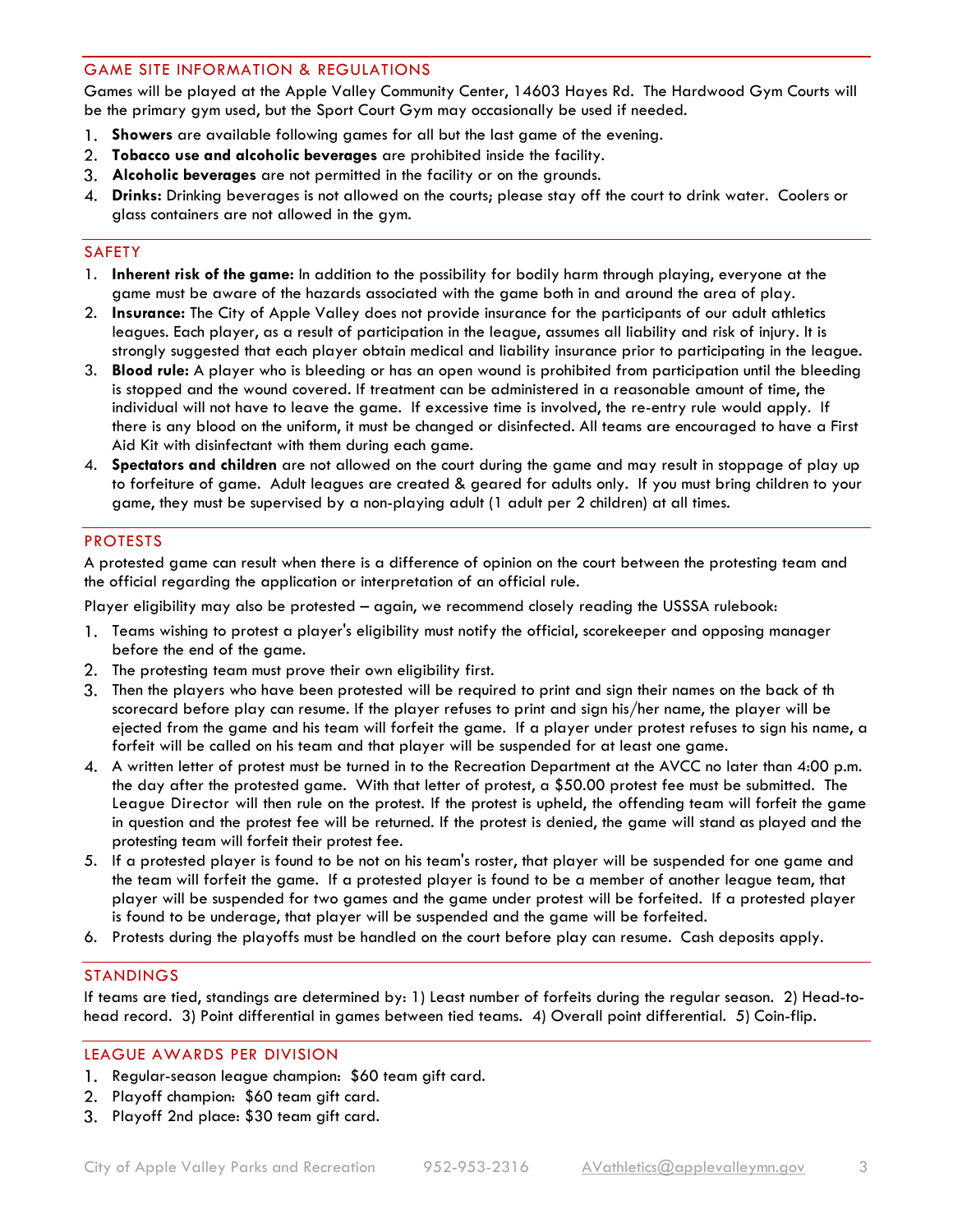## <span id="page-3-0"></span>SPORTSMANSHIP & COURTESY

- 1. **Managers are responsible for conduct** of themselves, their players and spectators before, during and after the game. Unsportsmanlike conduct will not be tolerated. If you see unsportsmanlike behavior, contact the League Director or staff and appropriate action will be taken, up to removal from the league for a player and/or team.
- 2. **Profanity:** Swearing is not tolerated and will be subject to technical fouls and/or ejection from the game.
- 3. **Trash talk** will not be tolerated.
- 4. **See "Technical fouls"** under THE GAME on page 8.
- 5. **Ejections:**
	- Any player ejected from a game must leave the facility immediately and may be issued additional game(s) suspension, subject to the League Director's review.
	- A \$25.00 misconduct fee must be paid to the League Director during business hours before the player is eligible to play again.
	- Any player ejected for a second time in a season will be ejected for the remainder of the season.
- 6. **Conduct detrimental to the game:** This includes all acts that are disrespectful to the other team, game and/or the league. Penalty: Offending team shall forfeit their current game.

## <span id="page-3-1"></span>INCLEMENT WEATHER & THE WEATHER LINE

Weather conditions can change dramatically in a short period of time. If there is a safety concern, a team is never required to play a game, even if the weather line or staff have not cancelled a game. The determination on make-ups, forfeits, etc. can be made at a future time.

- **Weather line**: Call 952-953-2399, option #1 after 5:00 p.m. This is the official way games are canceled and will be updated immediately when a decision is made. If there is no mention of the games on the recorded message, you should assume games are on.
- **Rescheduled matches** will be made up at as time allows end of the season. Managers should check the schedule online five business days after a cancellation to view the rescheduled dates and times.

## <span id="page-3-2"></span>GAME TIMES, LATE ARRIVALS, & FORFEITS

- 1. **Game start times** on weekdays are typically 6:15, 7:15, 8:15, and 9:15 p.m. If double-headers are played, every effort is made to schedule games back-to-back.
- 2. **Player limit to play:** A team must have at least four rostered players to start a game. Teams that have at least four players at the scheduled game time must begin to play at the scheduled game time. Teams cannot use the grace period for their additional players to arrive.
- 3. **Grace period:**
	- For the 6:15pm game only, teams have a 10-minute grace period to secure four rostered or draft list players. Those ten minutes come off the game time. If a team does not have at least four players after the 10-minute grace period, they will forfeit the game.
	- b. For the 7:15, 8:15 & 9:15pm matches, games will be forfeited at the game start time if teams don't have the minimum number of players.
- 4. **Forfeits**:
	- Forfeits are never a positive situation, but are even worse when a team fails to show up for a game and doesn't notify the other team and League Director within a reasonable amount of time. Out of respect for the teams, please notify both your opponents that evening as well as the League Director.
	- A forfeit will be recorded as a 20-0 score, or the score at the time of the forfeit, whichever is greater.
	- Teams must pay a \$25.00 forfeit fee for every forfeit that isn't announced before noon the day of the game.
	- Any team with two or more games forfeited may be dropped from the league.

## <span id="page-3-3"></span>OFFICIALS & SCOREKEEPERS

- 1. Games will be officiated by two sanctioned officials and one scorekeeper.
- 2. If there is a no-show by one of the officials, games will still be played with one official working the game. If there is a no show by both officials, the game will be rescheduled. If there is a no show by a scorekeeper, games will still be played, however, each team will be asked to provide a player or spectator to keep score.
- 3. The official's decision is final. Unsportsmanlike conduct will not be tolerated
- 4. Team managers are the only players allowed to communicate with the official.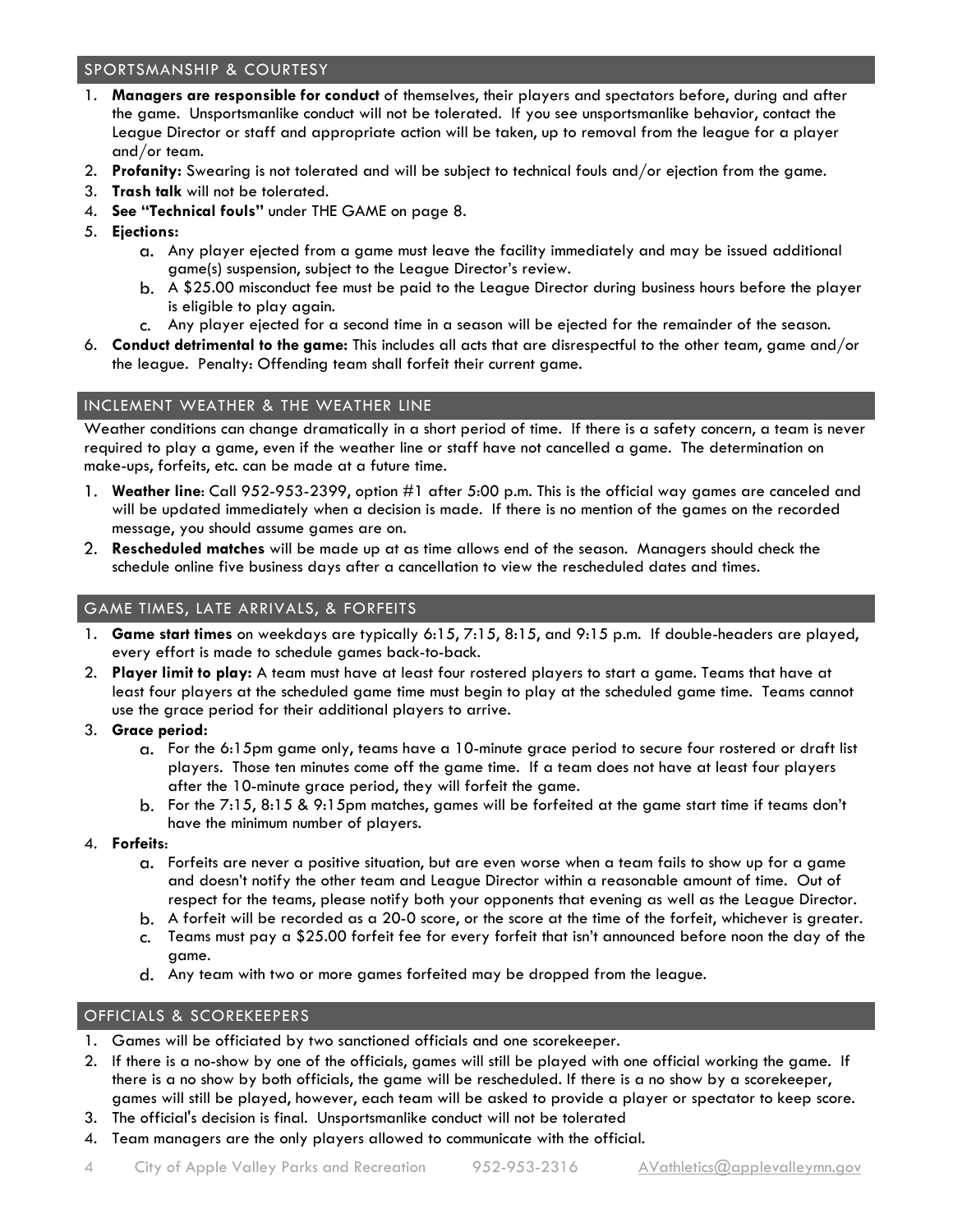#### <span id="page-4-1"></span><span id="page-4-0"></span>EQUIPMENT

- 1. **Basketballs**: Teams must supply at least one 29.5" game ball. The recommended ball is the Spalding TF-1000 or a similar ball inflated to the specs listed on the ball. If the team managers cannot agree on which ball shall be used, the choice will be left to the official working the game.
- 2. **Shoes** must be worn at all times. Only sneakers, tennis shoes and court shoes are allowed. Black soled shoe that mark the gym floor, hiking boots, street shoes, etc. will not be allowed in the league. Do not wear shoes from outside onto the playing area.
- 3. **Uniforms** Players must wear similar colored uniforms with permanently affixed (not taped) single or double digit numbers at least 6" high on the front and/or back. Teams or players who do not have similarly colored numbered jerseys will be required to wear pull-over jerseys before they will be allowed to play. If both teams have the same colored jerseys, the away team shall wear the pull-overs.
- 4. **Casts, guards or braces** made of hard unyielding leather, plastic, pliable (soft) plastic, metal or other hard substance, even though padded, are not permitted on the finger, hand, wrist or forearm.
- 5. **Valuables:** The City of Apple Valley will not be responsible for lost or stolen items. Lock all valuables in the trunk of your car do not leave anything of value in plain sight in your vehicle.
- 6. **Electronic equipment** including a camera, audio or video device may not be worn or used by an official, player, or coach on the field of play.
- <span id="page-4-2"></span>7. **First aid:** Each team should supply a first aid kit for their team.

#### THE GAME

- 1. **Minimum number of players**: A team must have at least four players to start and continue a game. See "LATE ARRIVALS & FORFEITS" above for details about late starts and grace periods.
- 2. **Signing in/scorebook**: Managers or a team representative must fill out the scorebook at the League Supervisor's table prior to each game. Players' first and last name along with jersey number shall be entered into the scorebook. Only players present shall be listed in the scorebook at the beginning of regulation. If players arrive after the onset of the game, they can be added to the scorebook without penalty or technical foul.
- 3. **Mercy rule:** If at any time during the second half of the game the difference in score becomes twenty points or more, the leading team will not press their opponents in the back court.

#### 4. **Game timing:**

- a. Two 20-minute running time halves will be used with a four-minute halftime. (Minimum three-minute warm-up).
- b. During running time, the clock will only stop for a team or official's time out.
- c. During the final two minutes of the  $2<sup>nd</sup>$  half, the clock will stop anytime the ball becomes dead. If a team leads by 20 points or more, the final two minutes will be played using running time.
- d. Timeouts:
	- i. Each team will be allowed 4 timeouts per game (but never allowed more than 2 time outs in any one half. Unused timeouts may not be carried over to the second half or overtime.
	- ii. Each team is entitled to one timeout during each extra period. Game time outs do not carry over to overtime play.
	- iii. All timeouts must come from the floor.
	- iv. Officials may take time outs in case of injury or if additional time is needed for retrieving the ball.
- e. If the score is tied at the end of the  $2<sup>nd</sup>$  half, play shall continue without a change of baskets for one two-minute (stop time) overtime period with a one-minute intermission between each overtime period. A jump ball will start each overtime period. During the season, if the teams are still tied at the end of the first overtime period, the second overtime period will be sudden death. During the playoffs, the regular MRPA rule will apply.
- 5. **Starting the game and possession arrow:** Team will jump for possession of the ball at the beginning of the game. The possession arrow will control possession from that point further.